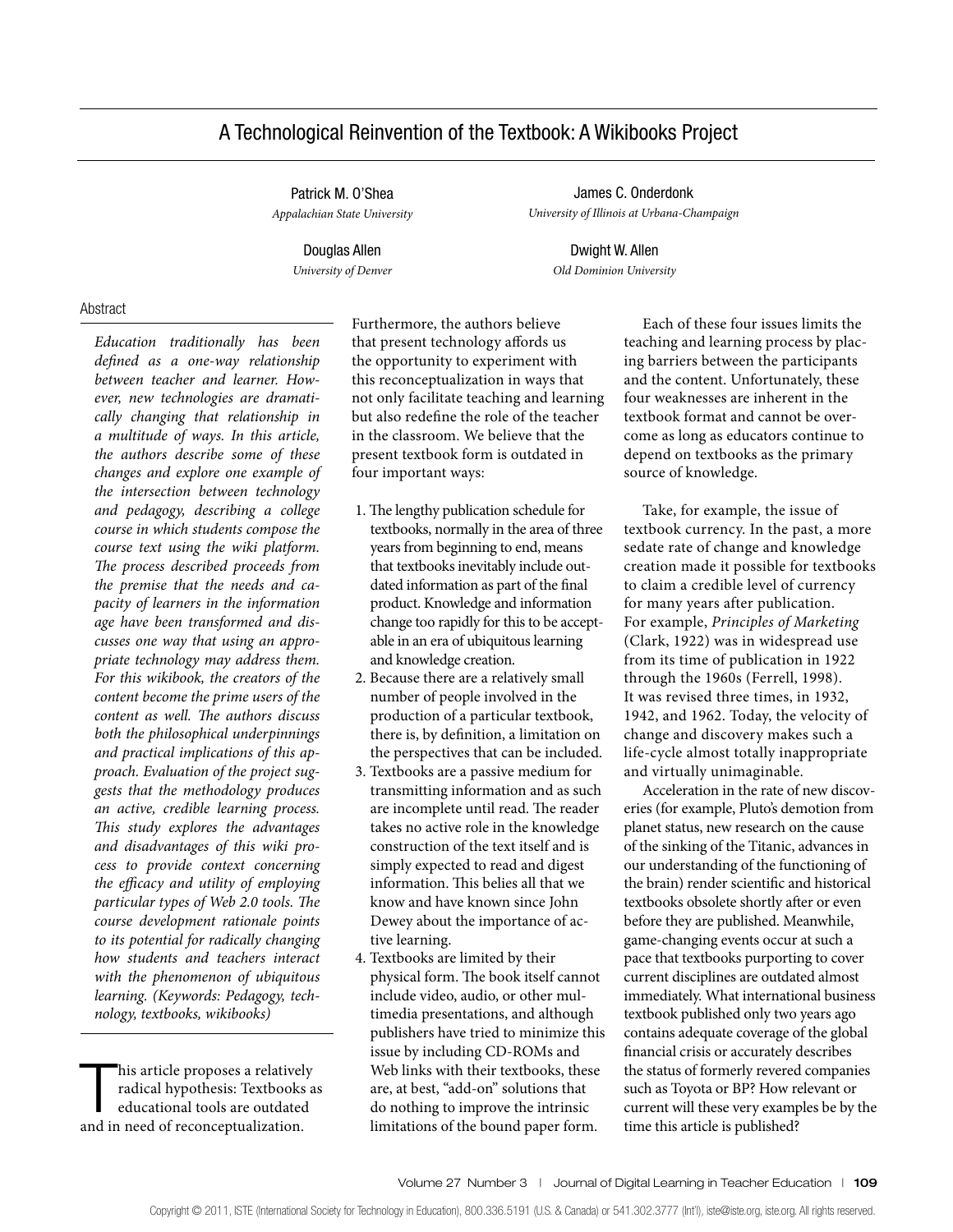## Historical Context

Criticisms of the textbook and its limitations are not new. In 1936, the keynote speaker at an exhibition titled "The Textbook of the Future and Its Forerunners" lamented that "in regard to the textbook the goodwill and patience of the child have been called upon to an unreasonable degree" (Bryson, 1936, p. 6–7). This criticism would be as valid today for K–16 students as it was in 1936, if not more so. However, new technologies now give us powerful new ways to respond in positive and proactive ways. Live, collectively created, and continuously updated resources can and must be embraced in the 21st century classroom.

In 1990, the secretary of labor appointed a commission to examine the skills that young Americans would need to master for the country to create a high-performance economy and remain globally competitive. The commission's report (U.S. Department of Labor, 1991) outlined a series of competencies and foundation skills that not only would form the basis for a productive work life but also are, arguably, essential for an enhanced quality of life for all citizens in a democracy. These include "thinking creatively, making decisions, solving problems, seeing things in the mind's eye, knowing how to learn, and reasoning… individual responsibility, self-esteem, sociability, self-management, and integrity" (U.S. Department of Labor, 1991, iii). We feel it is critical to note that the Commission described these skills not as the end product of education but rather as the foundation upon which other learning depends. Responding to a call for education to prepare students as lifelong learners, the process of education joins content as figure rather than background.

Also in 1990, the American Psychological Association began publishing its Learner-Centered Psychological Principles. Revised in 1997, these principles, based on a century of research into teaching and learning, stress the importance of social interaction, relevancy, and opportunities for personal choice in learning and in constructing knowledge (APA, 1997). We believe

that the approach this article describes meets many of the criteria enumerated by the APA.

In a similar vein, Educause's Learning Initiative (ELI) identifies developing information, digital and visual literacies as crucial challenges for 21<sup>st</sup> century education. ELI believes that "creating learning environments that promote active learning, critical thinking, collaborative learning, and knowledge creation" ( $\zeta$ 2) must be incorporated into technologically mediated curriculum in order for learners to be prepared to meet the challenges of an increasingly complex world.

In an effort to maintain currency, authors and publishers have incorporated some changes into the traditional textbook. The inclusion of study guides, supplemental materials, corporate authoring, rapid new editions, multimedia support, and test-item databases have improved the format but have not altered in a substantial fashion the basic function of the textbook form. It remains a passive relationship between author and reader that purports to be accurate (sometimes wrongly so), and it is presented as an authority in a discipline. It is our contention that the type of learning experiences called for in the SCANS report and in the APA principles can be, and should be, facilitated by melding the appropriate technology with pedagogy.

## Potential for Change

Although the textbook has had tremendous longevity as a content delivery method, modern technology has given us the means to explore radically new approaches to challenges long recognized. For example, the *Horizon Report* (Johnson, Levine, Smith, & Stone, 2010) identifies six emerging technologies that will affect education content and delivery during the next five years, including mobile computing, open content, electronic books, simple augmented reality, gesture-based computing, and visual data analysis. All of these have fundamental implications for the future of the textbook.

Take, for example, just one of these technologies, electronic books (e-books). The Horizon Report discusses e-books

as "a cost-effective and portable alternative to heavy textbooks and supplemental reading selections" (Johnson, Levine, Smith, & Stone, 2010, p. 17). Although these attractions alone make a compelling case for the viability of the e-book, the vision is fairly limited. The e-book is portrayed as a desirable alternative vehicle for the words and phrases contained in textbooks and articles, and not, as we would argue, as an opportunity to re-imagine the teaching and learning process.

But the e-book also represents an entirely new palate upon which professional writers and students alike can paint. All six technologies listed in the report could be implemented and simultaneously utilized in any location via powerful multi-use readers such as the Apple iPad. Writer and reader alike could immediately offer and access real-time updates. A student team could share bookmarks, annotations, and highlights as they search a source for information of particular relevance to their own project. The static course pack could be made dynamic, with opportunity for students and faculty alike to post links to new sources as a course progresses. Articles and other sources could move seamlessly in and out of video as well as virtual worlds and visual databases. Linking material from multiple sources could bring new life to statistics. These capabilities exist right now and they are coming to a school or university near you!

## Our Proposal

Working from a philosophical foundation of Constructionism, we propose that it is time to reconceptualize the textbook, especially given the needs and characteristics of learners in the information age. Constructionism, which Papert and Harel (1991) termed "learning-by-making"  $($   $\bullet$  1), focuses on the learning that occurs when students are actively involved with constructing an object, either physical or virtual. The power of the constructionist approach, combined with the need for skills such as problem solving; critical and analytical thinking; adaptability;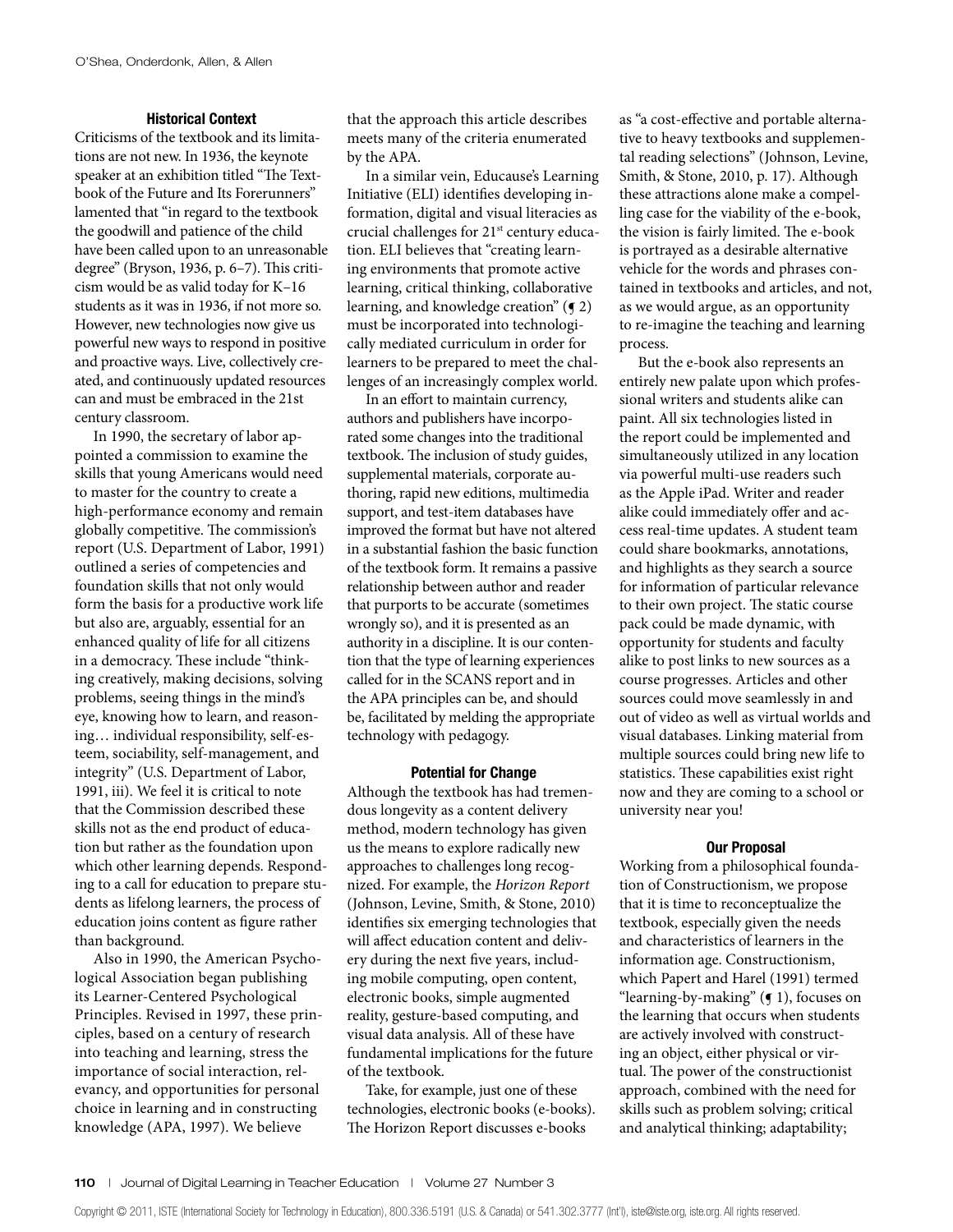applying knowledge to real-world, novel situations; information literacy (meaning access to, and sense-making of, knowledge rather than acquisition of knowledge); the triangulation of information as a means of validation; and valuing and seeking multiple perspectives make it imperative to rethink such a passive means of content delivery. The compelling needs of 21st century learners demonstrate that the nature and structure of education is (or needs to be) on the brink of transformation. Indeed, "content is so abundant as to make it a poor foundation on which to base an educational system; rather context and meaning are the scarce but relevant commodities today" (McCombs & Vakili, 2005, p. 1582).

We believe that this transformation will hinge on how educators answer questions such as:

- How can classrooms be designed to facilitate active construction of knowledge by communities of collaborators?
- What is the role of peer-to-peer learning in such settings?
- Can educators develop new methods for evaluation where asking the right questions is as important as, or perhaps more important than, giving the right answers?
- Can educators redefine achievement to become a construct focusing on open-ended, criterion-referenced results?
- How must the role of teachers change to facilitate this transformation?
- What role can technology play in helping create a learner-centered community?

One way to explore the reconceptualization of the textbook is to experiment with new ways of creating, organizing, and disseminating knowledge. One such initiative is taking place at Old Dominion University (ODU), in Norfolk Virginia.

# Description of Wikibook Project at Old Dominion University

Before describing the Wikibook project at Old Dominion University (ODU), it is important to state that this description is not intended to focus solely on the research aspects of this offering. This paper intends to explore the lessons that have been learned through this holistic implementation of this process, how it has adapted over time, and how it has altered the instructional paradigm of the class. Having said that, in the spring of 2006, the instructional staff of the Social and Cultural Foundations of Education course (ECI 301) at ODU began to discuss the idea of assigning students in the course the responsibility of writing their own textbook. Note that this pedagogy represents a significantly different approach than posting a textbook or course pack online or making a textbook available electronically. The students in the course, under the guidance of an instructional team, would, in fact, write their own textbook, evaluate and reflect on their own work, and post it in a wiki.

After initial discussions regarding the dimensions of such a project, the instructional team decided to submit a proposal for a faculty innovator grant to ODU to develop the framework for this pedagogy. This grant, which received funding in the summer of 2006, led to a series of planning meetings where the instructional design was developed and refined. Fundamental to the process was a review of traditional educational foundations textbooks to identify concepts, themes, and topics that are both essential and generally accepted in this discipline by a variety of authors. This review yielded 77 topics that the instructional team felt must be included to constitute a reasonable survey of the course. These topics, plus an additional 15 "wildcards" (blanks where students could submit a selection of their own if they felt a pertinent and germane area had been omitted from the other 77), were organized into 15 instructional chapters on the Wikibooks section of Wikimedia (Wikimedia Foundation, Inc., 2010), which was selected for its pre-existing availability and due to lack of substantial other options.

As in many courses, the textbook was not the only source of knowledge and perspective offered to the students. Professor-led lectures offered systematic

coverage of the course material as well, providing integration, focus, depth, context, alternative viewpoints, and another source for the students to triangulate the information they had brought into the wikibook.

ECI 301, the Social and Cultural Foundations of Education, is a required course for preservice teachers and, as such, enrolls more than 200 students each semester. Consequently, it was necessary to design an inclusive process where all students would participate in writing the textbook. The instructional team weighed two options: (a) have groups of students work together to produce a submission, or (b) have several students cover each topic individually. As this writing project would be groundbreaking in nature, the instructors decided to avoid the additional complexities of group work. This decision led to a structure where up to three students could write on a given topic. Each student selected a topic that interested him or her, but no more than three students were allowed to write on the same topic. If three students had already selected that topic, then the student would be instructed to select a different topic.

The instructional staff soon realized that this structure would make it exceedingly difficult for students to effectively read the entire textbook, particularly as there would be three versions of content on which the students could be assessed. The solution to this concern was to incorporate a reading schedule that required students in the class to read individual sections and rate the content on a 3-point scale (good, average, and poor). The highest rated of the three submissions was then included in the product designated as the official textbook. It was through this methodology that the instructional staff hoped to leverage what Surowiecki (2004) called the "wisdom of crowds" and to encourage the students to reflect on the work of their peers in a critical fashion.

In addition, each submission had to conform to certain specifications. For instance, each had to be a minimum of 1,000 words. The author also had to include five references (two from scholarly sources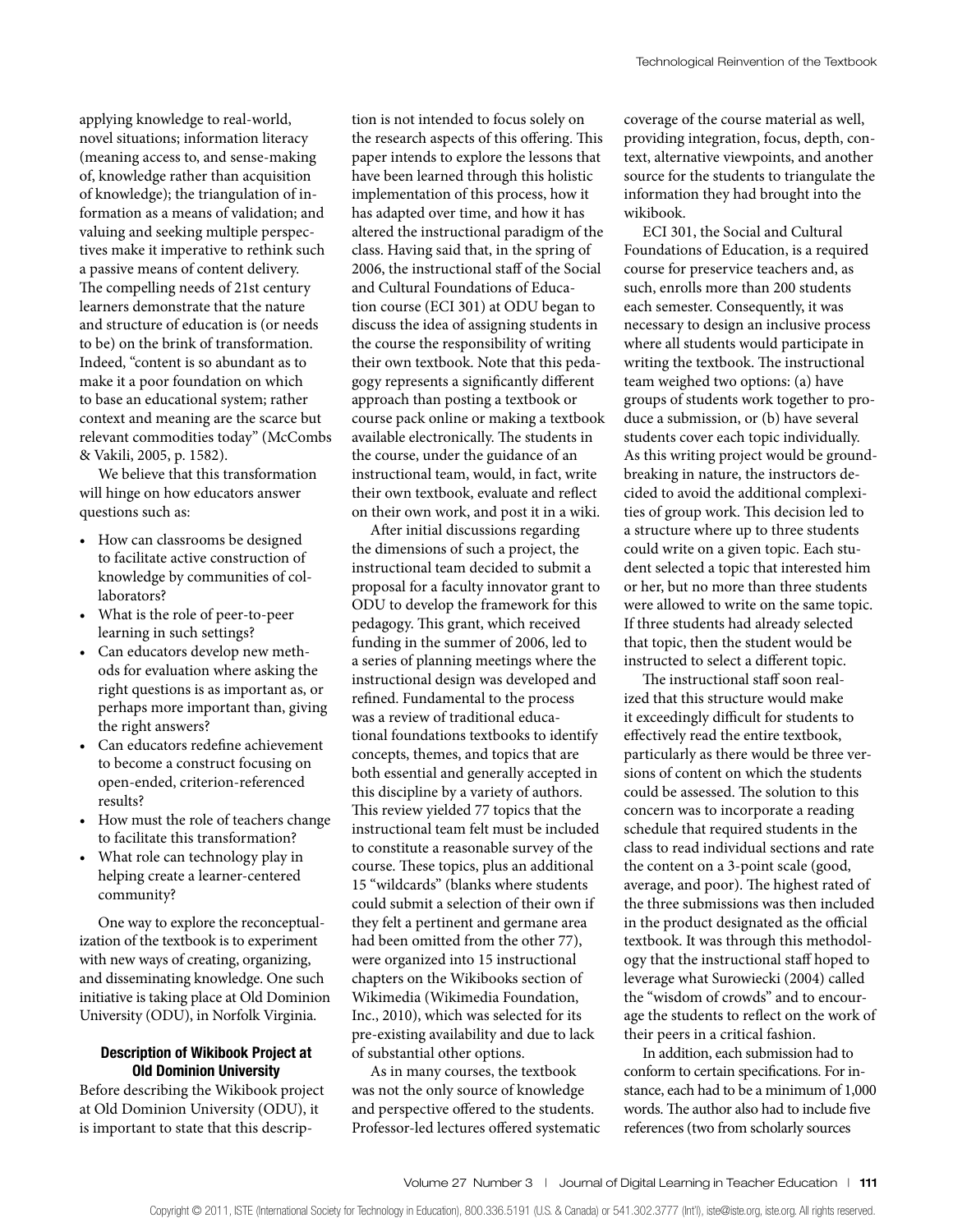such as peer-reviewed journals, two that could be from popular sources such as newspapers, and one that could be from either), five multiple-choice questions appropriate to the topic, and one sidebar (an additional section of content—a quotation, video, cartoon, etc.—that would illustrate the main topic).

This instructors implemented this process first for the fall 2006 semester and have continued it each semester since. At the same time as the initial implementation in 2006, a graduate-level research class was assigned to analyze the methodology and course outcomes. The research class designed instruments to gather data on student perceptions concerning their comfort level with the material, the level of material that they believed they learned from the wikibook process, and their usage of the textbook. Findings from research indicated that the students used the wikibook more than they used traditional textbooks and felt more involved with the content (O'Shea et al., 2007).

In addition to the more structured research results, we undertook a formative evaluation to review the process itself. As a result of this formative evaluation, we made several iterative changes were made to the process. For example, the instructional staff decided to port the best content across semesters to seed the next textbook and provide students an exemplar. This permitted each new class to write their own textbook while maintaining the highest quality material from semester to semester. Another change indicated by the research involved the redesign of the rating scale. The students indicated that they needed further guidance on how to rate their classmates' material, so the rating scale was expanded to include four variables (importance, interest, credibility, and writing), each of which was to be rated on a 5-point scale.

This methodology persisted substantially unchanged until the spring of 2008, when the course was redesigned as the Foundations of Education and Instructional Assessment due to changes mandated by the Commonwealth of Virginia for all teacher preparatory courses. This change necessitated two distinct

texts: one on the foundations of education and one on assessment practices. Additional changes made to the process at this time included the addition of an About the Authors section that allowed all of the students to identify themselves (including their educational philosophy), greater use of feedback from readers (including the authors' reflections on their submissions based on the feedback received from peers), and an About Our Schools section that asked the students to reflect on their experiences observing in K–12 settings. The ease with which we accomplished these changes to the content of the course and to the process of implementing the wikibook pedagogy provides a vivid, and unanticipated, demonstration of the flexibility and strength of the model. The model effortlessly and fluidly accommodated itself to these changes and consistently maintained its focus on student authorship of material, peer ratings of content, and competition for inclusion in the official textbook. After all, building an outline for the textbook that met the needs of the new course structure was no more difficult than building any previous outline. The various editions of the texts can be found either on Wikibooks (http:// en.wikibooks.org/wiki/Social\_and\_Cultural\_Foundations\_of\_American\_Education for the initial edition) or on the WiTTIE Project's website (http://www. wittieproject.org/wiki/In\_Our\_Schools/ Fall 2010 for the most recent).

As this pedagogical approach evolves, several issues must be addressed to ensure successful development of the wikibook process. Chief among these issues is the concern surrounding the credibility of the product the students created. As is common when discussing the use of wikis to create content, critics have voiced concerns about how credible and accurate the material is in the student-authored wikibook. To address this, the instructional staff has assessed the credibility of this process by comparing the academic performance of students using the wikibook process to peers using a conventional textbook. Thus far, the research indicates that the students using the learner-created

wikibook score as well as traditional textbook readers (O'Shea et al., 2009) on a core competency examination that the instructional staff designed to measure academic outcomes. Although this does not necessarily settle the issue of the product's credibility, it suggests that the process has promise as a viable educational pedagogy.

As promising as these results are, we believe that even if "constructivism in practice" sometimes does lead to uneven results in the final product, this should not necessarily be interpreted as a failure of the process. If the process of learning is truly to be valued, then the learning experience must be assessed in its own right, where the teacher and course materials become guides to learning rather than simply serving as content experts. The roles of guide and process facilitator are frequently celebrated, but teachers often fail to fully realize them while using conventional classroom and textbook methodologies.

#### Advantages of the Wiki Approach

There are several obvious advantages to the wikibook approach in the educational process. First and foremost, this is a truly student-centered learning experience. As the consumers of the content are also the producers of the content, the learning experience is integrative, revolving around the students and their ability to find, analyze, and report information that is plentiful and available. In essence, this capitalizes on indigenous and discovered knowledge and information provided by the learners themselves. This dynamic, interactive process allows the students to build specific information-related skills in addition to simply acquiring information. The fact that the ODU program incorporates an element of competition does not preclude using this type of instructional model in a collaborative and cooperative form that fosters metacognitive skills associated with learning how to learn. This is also inherently a problem-centered method, which is often more engaging and motivating for students.

Second, this paradigm naturally facilitates the learning of a panoply of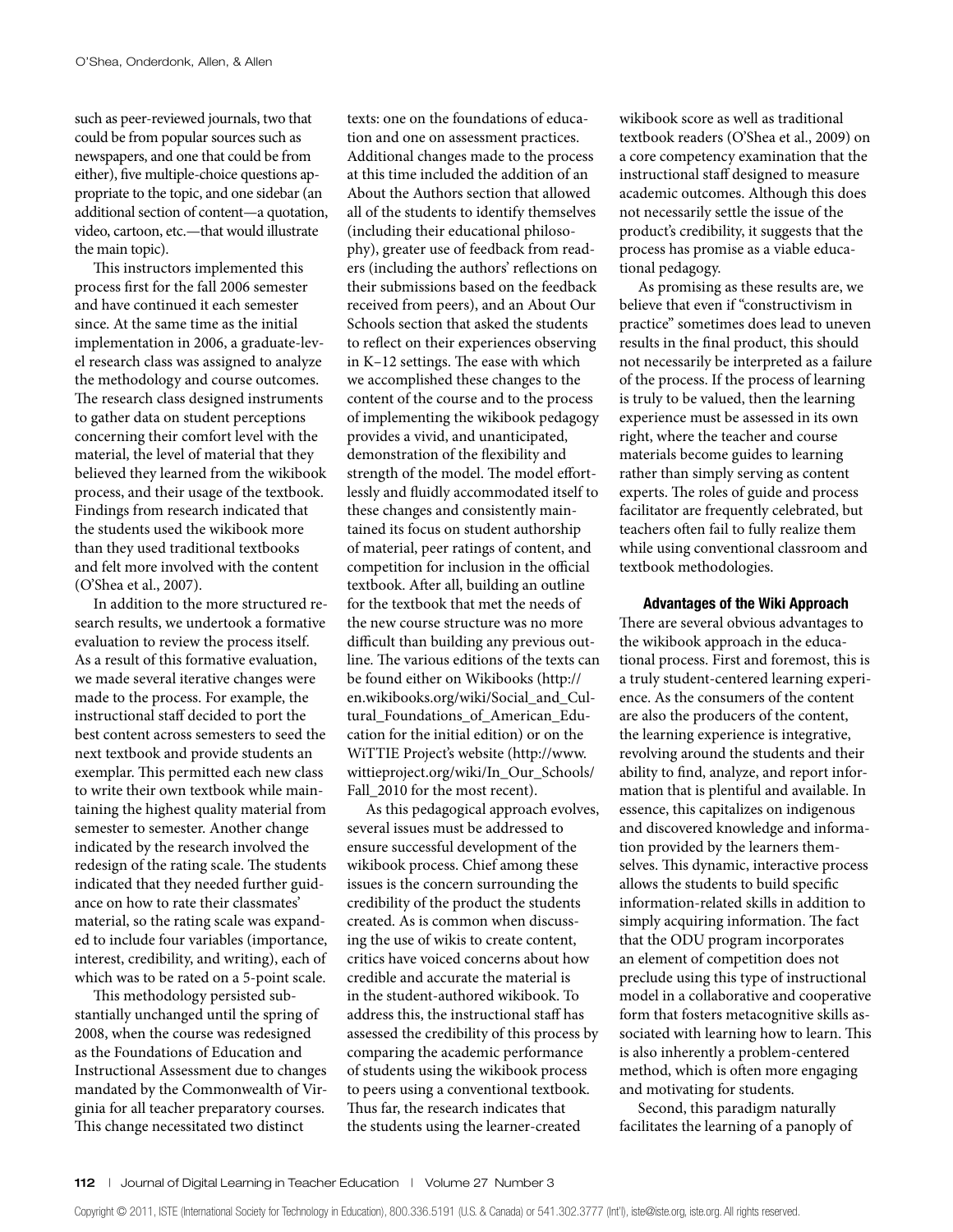information literacy skills. After all, in the modern, information-rich world, "it becomes less important for students to know, memorize, or recall information, and more important for them to be able to find, sort, analyze, share, discuss, critique, and create information" (Wesch, 2009, ¶ 3). Additionally, this format of instruction allows for much more currency of information, as the students are finding and evaluating information in real time and can incorporate the most recent additions to the knowledge base.

Third, and perhaps most importantly, is the adaptability and flexibility of this type of instructional design. In a very practical sense, a change in a course such as the one mandated by the Commonwealth of Virginia did not have a substantial impact on the process. There was no need to search for a new textbook to add to the course. All that was needed was a new outline for the wikibook, which the instructional staff was able to create in short order. This flexibility allows for the incorporation of new information and perspectives in real time.

Disadvantages of the Wiki Approach We have summarized what we feel are

the advantages of the wikibooks process, but it also has disadvantages. For example, there are practical problems of managing the technology and the process. The tools that are used for this type of activity, while improving, are still relatively difficult to incorporate seamlessly into the classroom setting. The lack of user-friendly interfaces means that a substantial amount of technological support is needed to ensure success.

This leads to another critical issue, alluded to earlier, that must be addressed: This pedagogical approach can reach its full potential only if the teacher's role changes. The idea of the teacher being the "guide on the side" rather than the "sage on the stage" has been repeated so often that it has become offensively trite. The challenge of evolving a new role for teachers stems from the fact that teachers are often told that they must make this transition but are seldom given guidance on how to do it or a context in which to make the change. The ODU

project provides a concrete example of how this transition can be facilitated, but many teachers will require substantial support as they take on this new role.

Another issue that must be confronted—but which is not unique to a wikibook approach to textbook creation—is that textbooks in general encourage students to think in "sound bites" rather than delving deeply into primary sources of information. It is the rare undergraduate or master's-level student who will actually have read Vygotsky, Bloom, Gardner, Piaget, or Dewey's primary works. The concept of writing a textbook does not necessarily ensure that students read primary sources any more than reading a traditional textbook does.

## Conclusion

Perhaps the most important conclusion from this discussion deals with the credibility associated with the process and product. The issue of credibility will always arise in any project that attempts to supplant or even supplement content gatekeepers. The argument becomes more vociferous if the focus of the evaluation of this pedagogical approach is more on the product created rather than on the learning experience created. With the ubiquity of information and access, there is a need to rethink the old construct of credibility, which is largely self-referential. The new question of credibility that must be considered is: Can credibility be reconceptualized as a validation of a continual sequence of iterations, with changing criteria, expected transitions and transformations, unexpected sources and stimuli, and the expectation that all judgments are temporary?

Although we feel that the wikibook approach offers a good example of the appropriate use of technology in learning, we are also cognizant that the wikibook approach is "a" way to help the evolution of the teacher's role, not "the" way. In *The Doubter's Companion*, John Raulston Saul elucidates the difference between "a" and "the" in his definition, "*A* versus *the*. Indefinite versus definite. A suggestion that there is room for doubt, questioning, consideration. That

an inclusive approach may be more interesting than the exclusive" (Saul, 1994, p. 9). We would argue that the pedagogy we describe is a way to create such intellectual space and is one method, among what we hope becomes a suite of methods, for teachers to promote creativity and joy in teaching and learning.

The same can be said for the future of the textbook. The learner-authored wikibook is one way that textbooks may evolve to meet the needs of learners in the information age.

### Author Notes

*Patrick M. O'Shea is currently an assistant professor in instructional technology at Appalachian State University and an educational consultant working on augmented reality and distributed learning educational initiatives. Before that he held a postdoctoral fellowship in learning technologies at Harvard's Graduate School of Education, where he directed the Handheld Augmented Reality Project. He has professional experience working with educational technology, assessment, and program evaluation. He has taught online and in face-to-face settings and consulted nationally and internationally on educational projects, including working for the Bill & Melinda Gates Foundation in Africa and as a Fulbright Specialist in Sri Lanka. Please send correspondence to Patrick O'Shea, 1057 Autumn Harvest Drive, Virginia Beach, Virginia, 23464. E-mail: osheapm@appstate.edu*

*James C. Onderdonk is the associate director for education and outreach with the Institute for Computing in the Humanities, Arts, and Social Science at the University of Illinois at Urbana-Champaign. His research interests include the intersection of technology and learning. Please address correspondence to James Onderdonk; Institute for Computing in the Humanities, Arts, and Social Sciences; 306 University Library; 1408 West Gregory; MC 522; Urbana, IL 61801. E-mail: onderdon@illinois.edu*

*Douglas Allen is the director of global business programs at the University of Denver Daniels College of Business. He is a permanent Guest Professor. at the Renmin (People's) University Business School in Beijing, China, and a regular guest professor at Tongji University School of Management and Economics in Shanghai, China. He has published articles and made frequent presentations on management in China, globalization, and human resource management to a wide variety of conferences and organizations. Please send correspondence to Douglas Allen, Department of Management, University of Denver, Denver, CO 80208. E-mail: dallen@du.edu*

*Dwight W. Allen is Emeritus Eminent Scholar of Educational Reform at Old Dominion University. He advocates the development of an entire new*